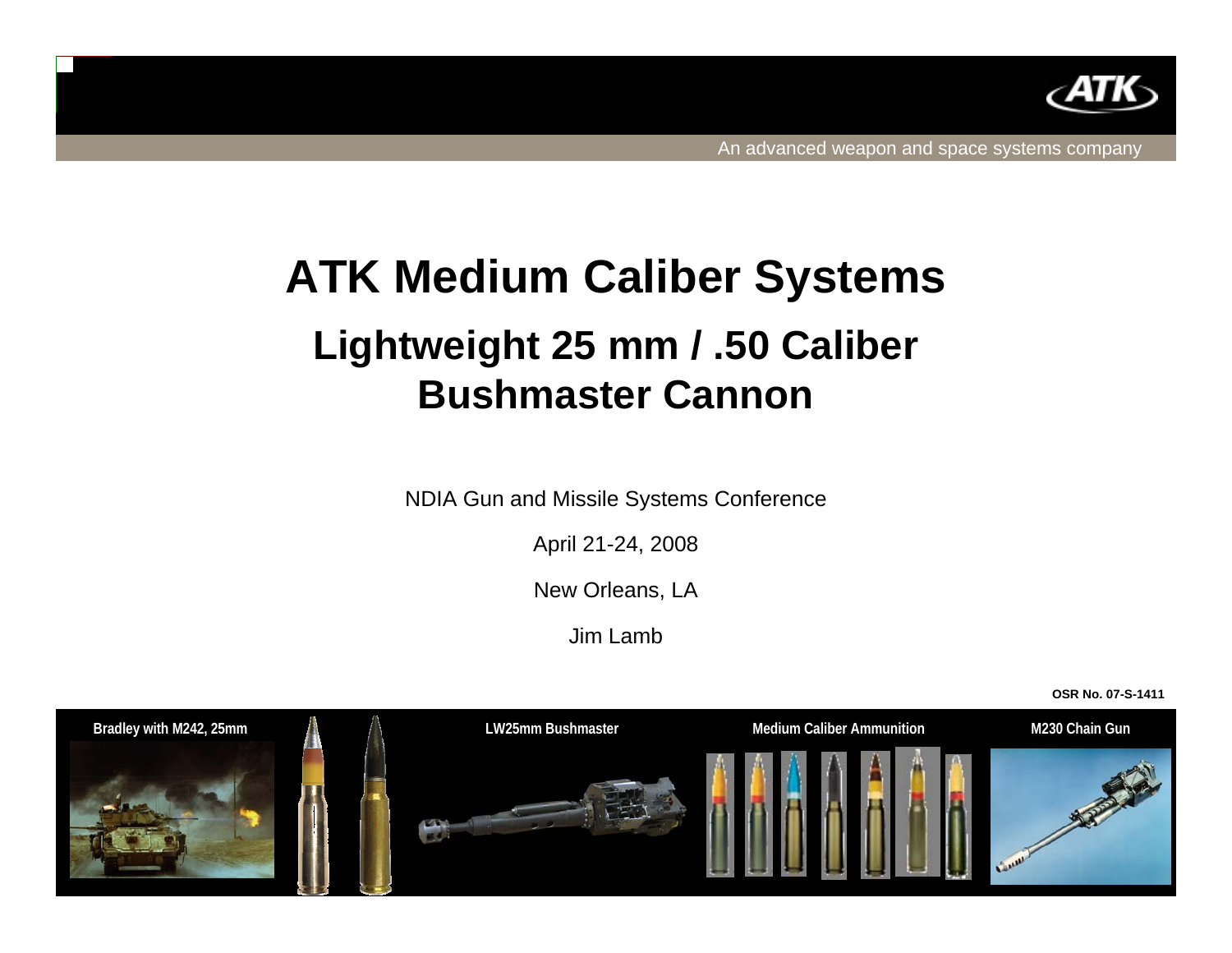

- •**Introduction**
- **.50 caliber Progress to Date**
- **Similarity Between .50 cal and LW25 Ammunition**
- •**Design Goals**
- •**Commonality of Parts**
- •**LW25 Specifications**
- **Size Comparison**
- $\bullet$ **Potential Applications**
- $\bullet$ **Current Status**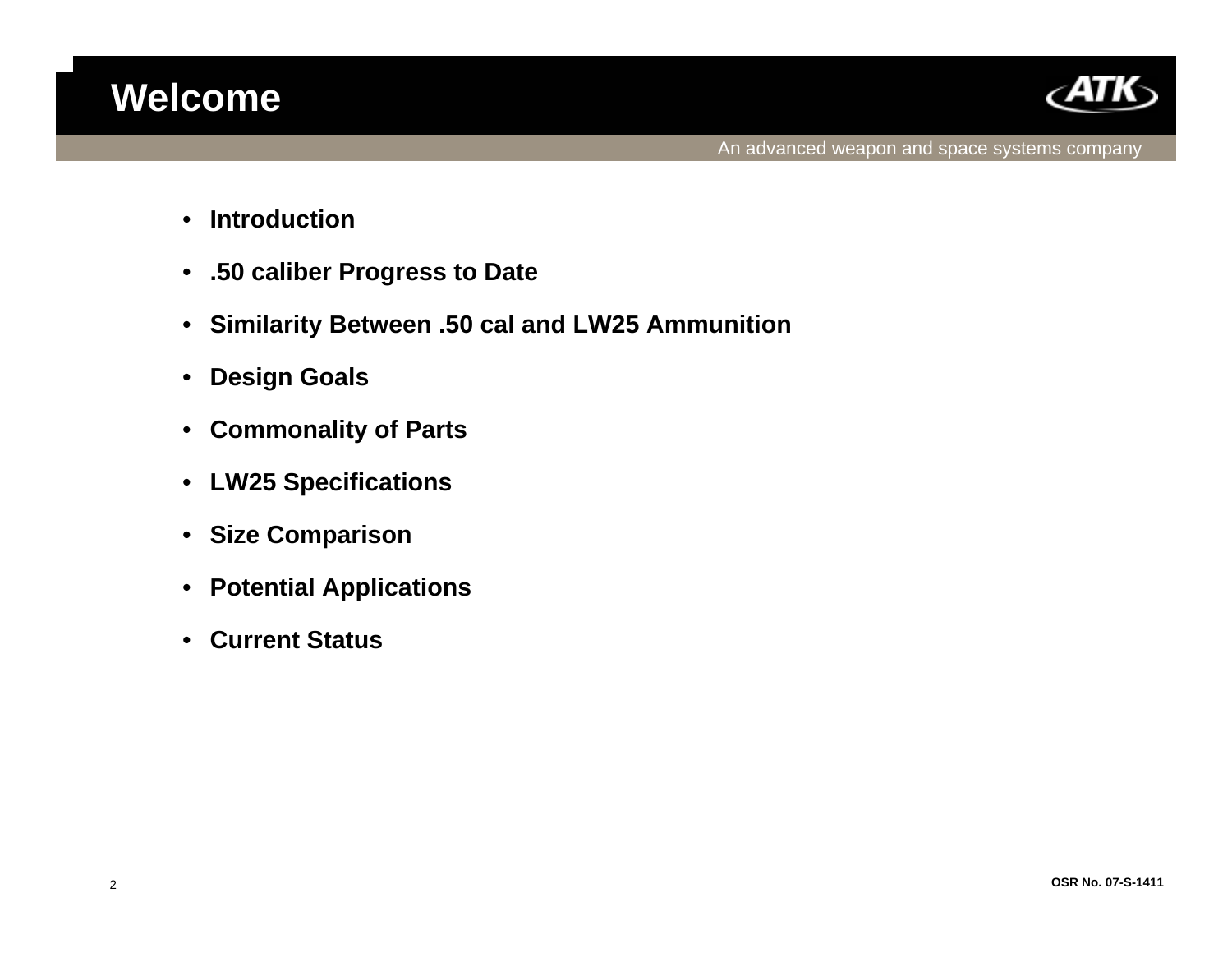

**The .50 caliber/LW25mm Bushmaster Chain Gun is a derivative of the combat proven M242 25mm Bushmaster Automatic Cannon. It incorporates all of the battle proven features of the Bushmaster series of cannons, with significant system commonality for low-risk, proven performance.**



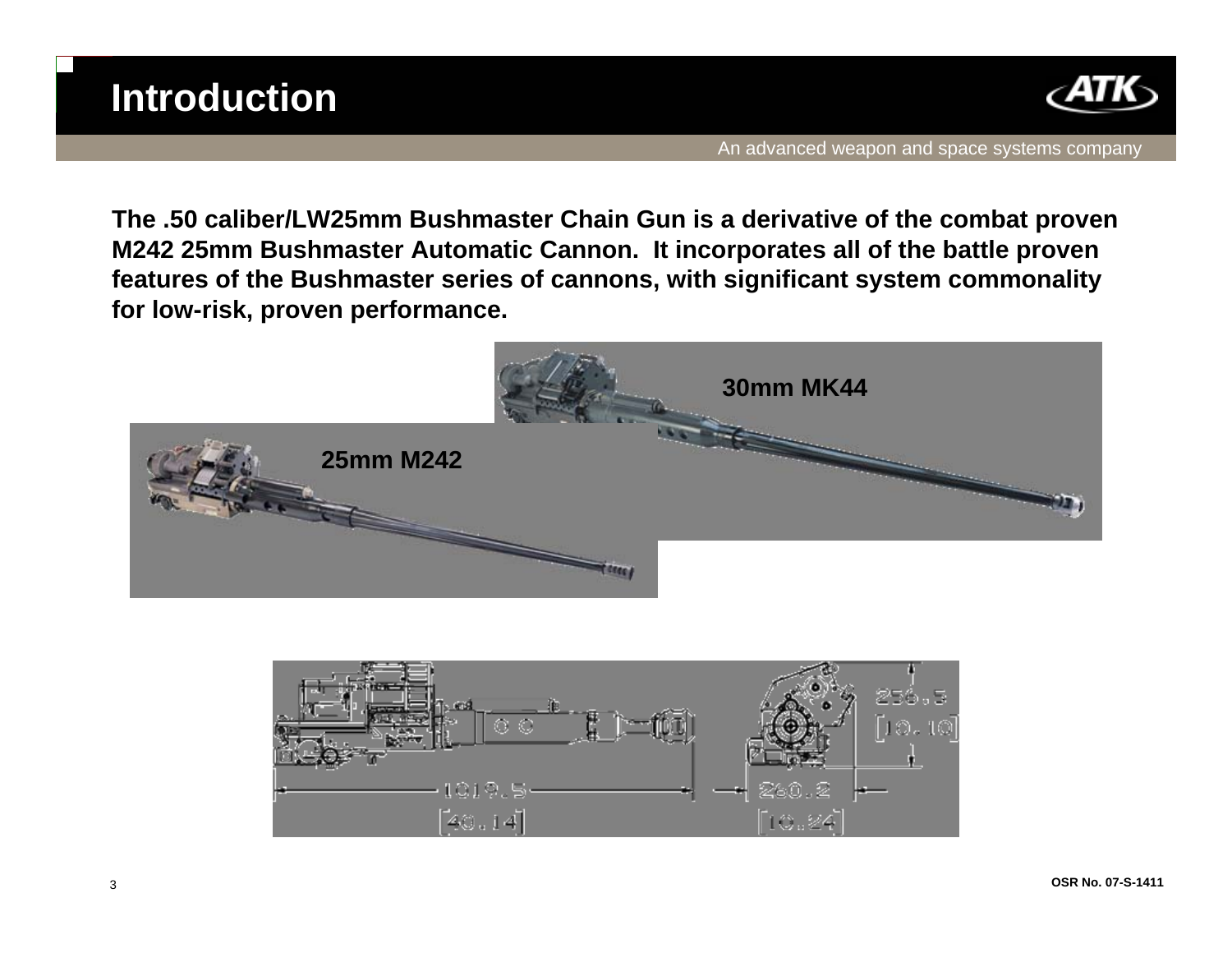

#### An advanced weapon and space systems company



- -28 VDC system
- -Hard Mount Recoil = 1500 lbs; ATK Developed Soft Mount Recoil < 600 lbs

### - **30,000+ rounds fired**

-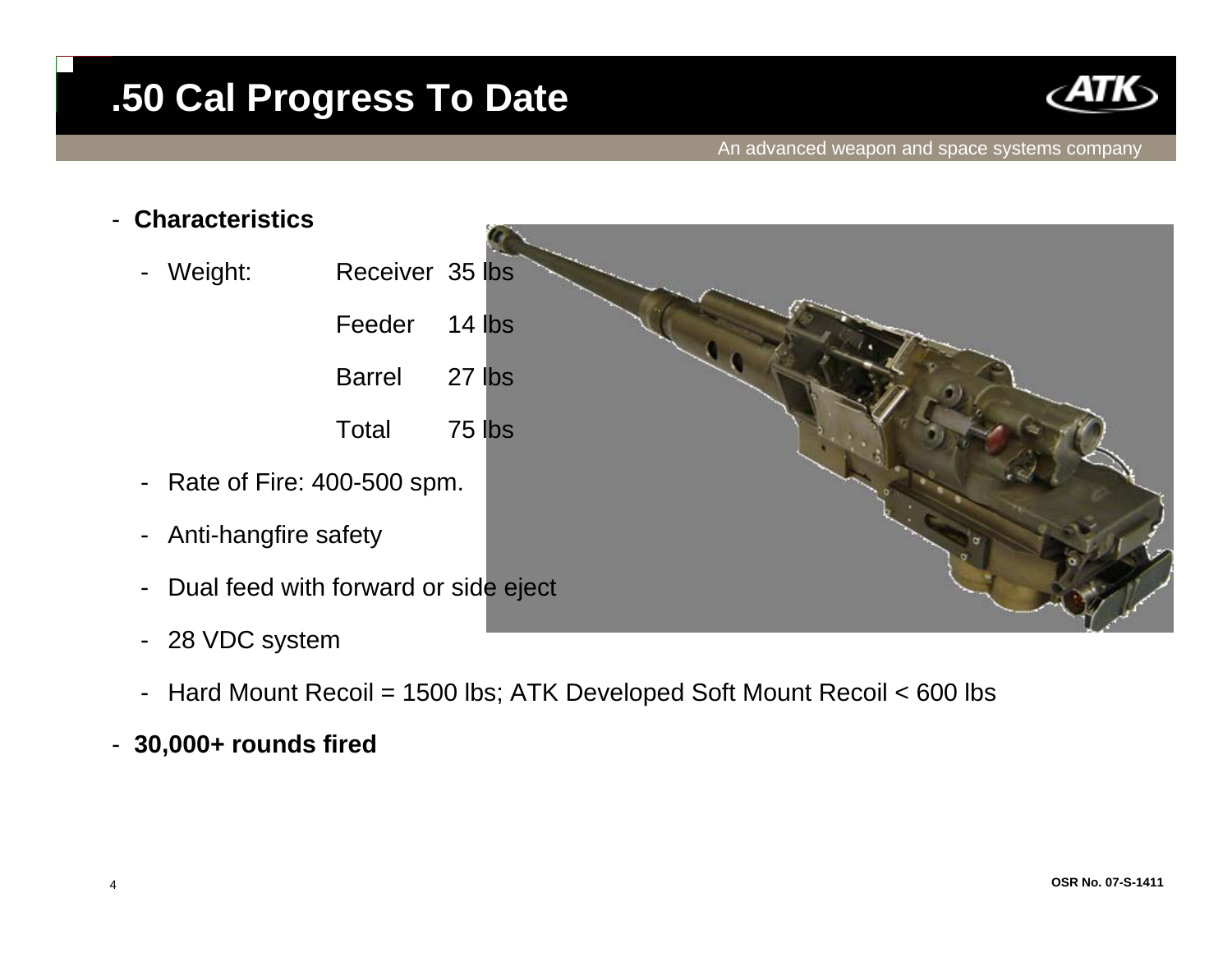

### **Hardware Development**

- ATK Soft Mount developed and tested; recoil reduced to <600 lbs.



ATK Soft Mount



2-sided muzzle brake developed and tested for aircraft applications.

-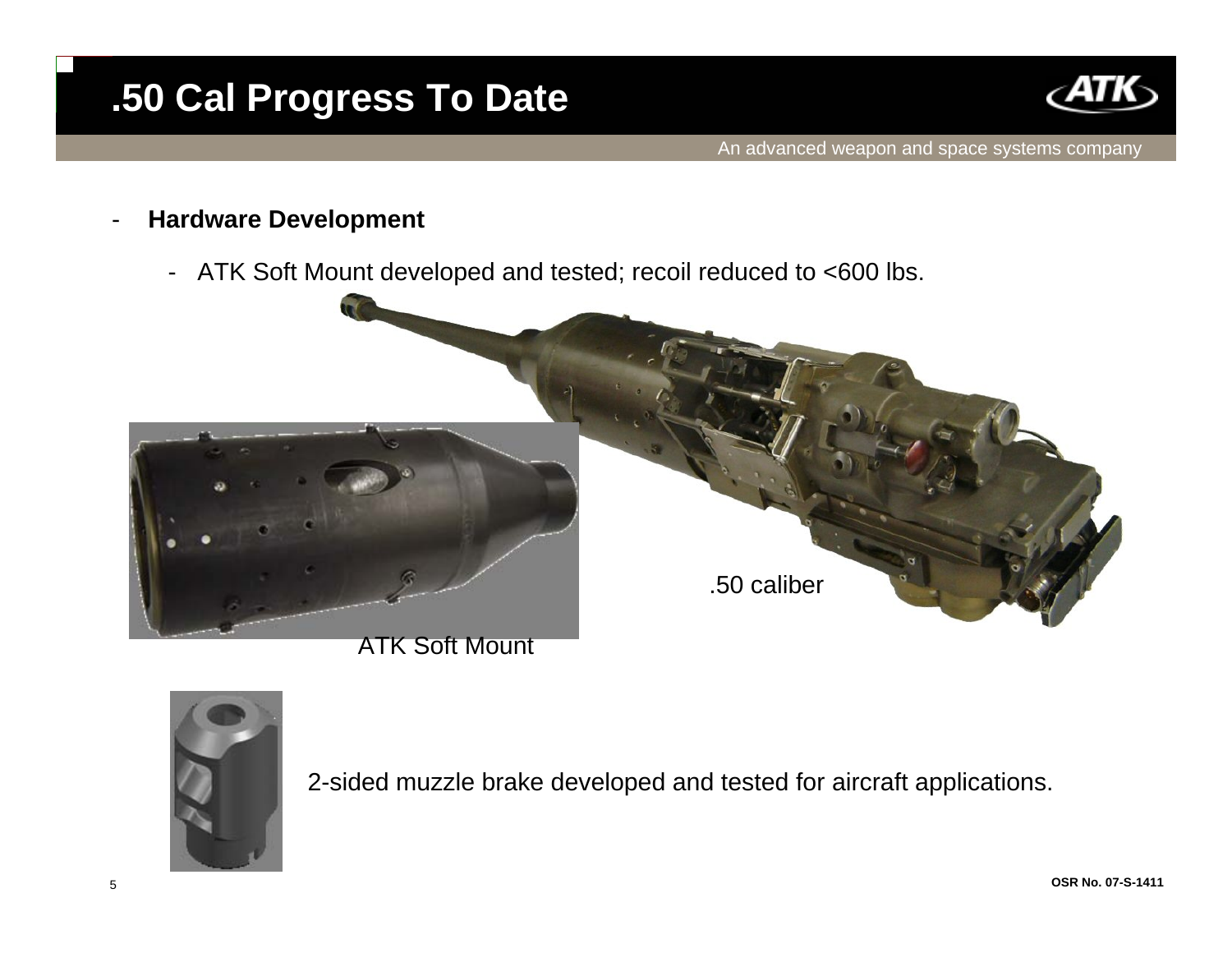

### - **Air Platform Integration and Testing**

- Successfully fired from Boeing Unmanned Light Attack Recon. Testbed (ULART): August 2006 Yuma Proving Grounds, AZ

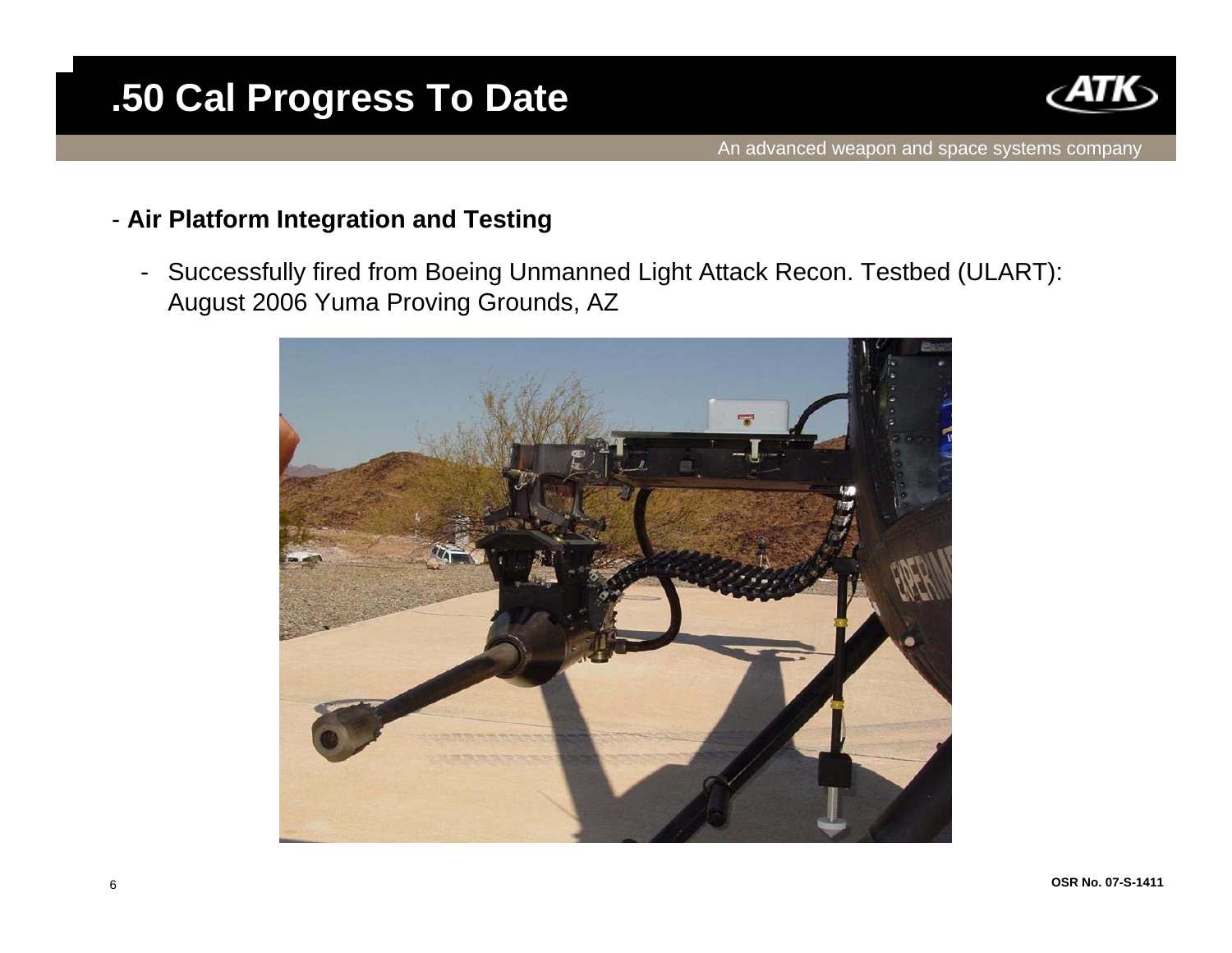

### - **Land Platform Integration and Testing**

- Successfully fired from Boeing Agile Multi-Role Weapon System (AMWS): September 2006 ATK Range Mesa, AZ

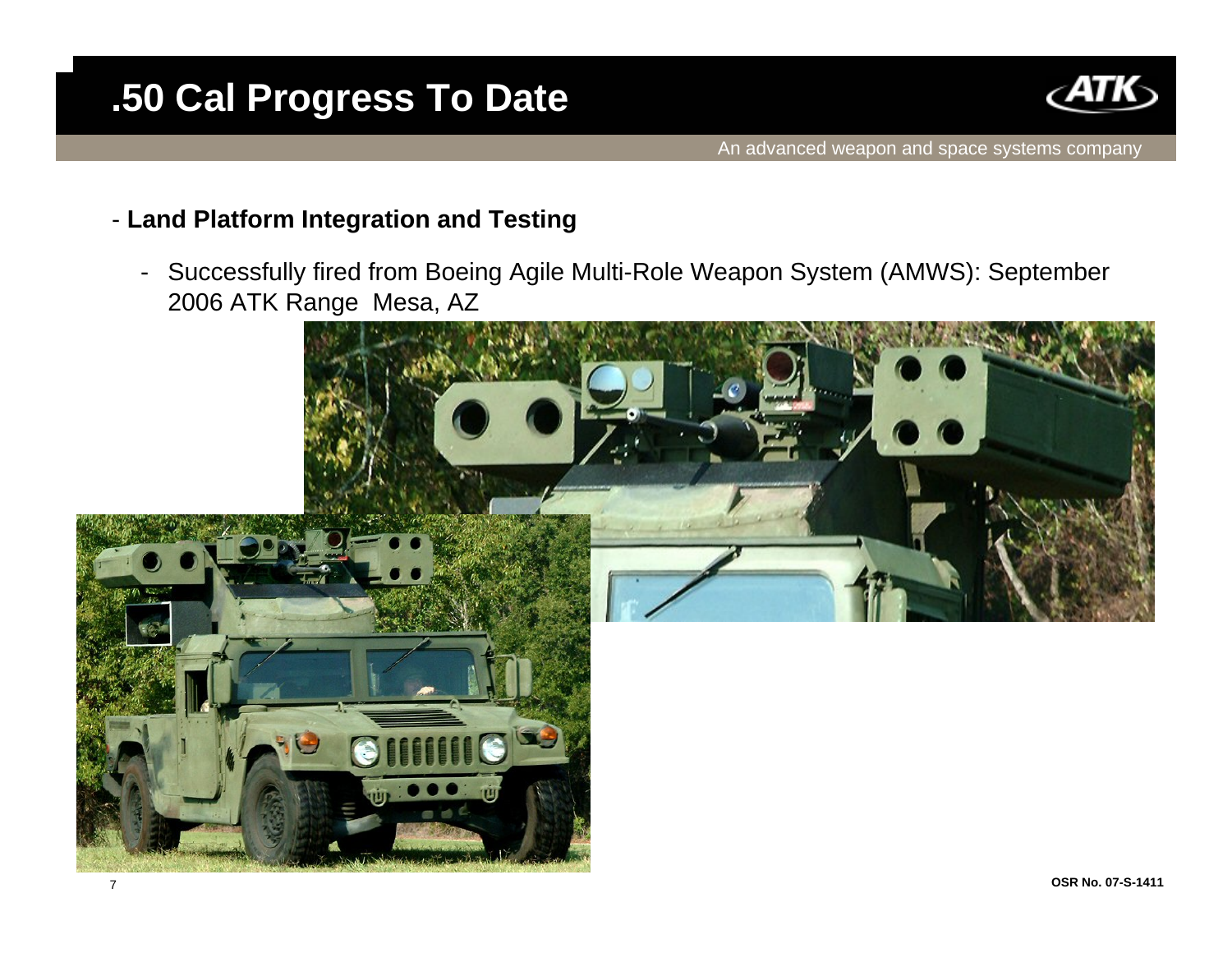**Similarity Between .50 cal and LW25 mm Ammunition**

An advanced weapon and space systems company

• **The size of the .50 caliber receiver and chain was wellmatched for the conversion to LW25 mm.**

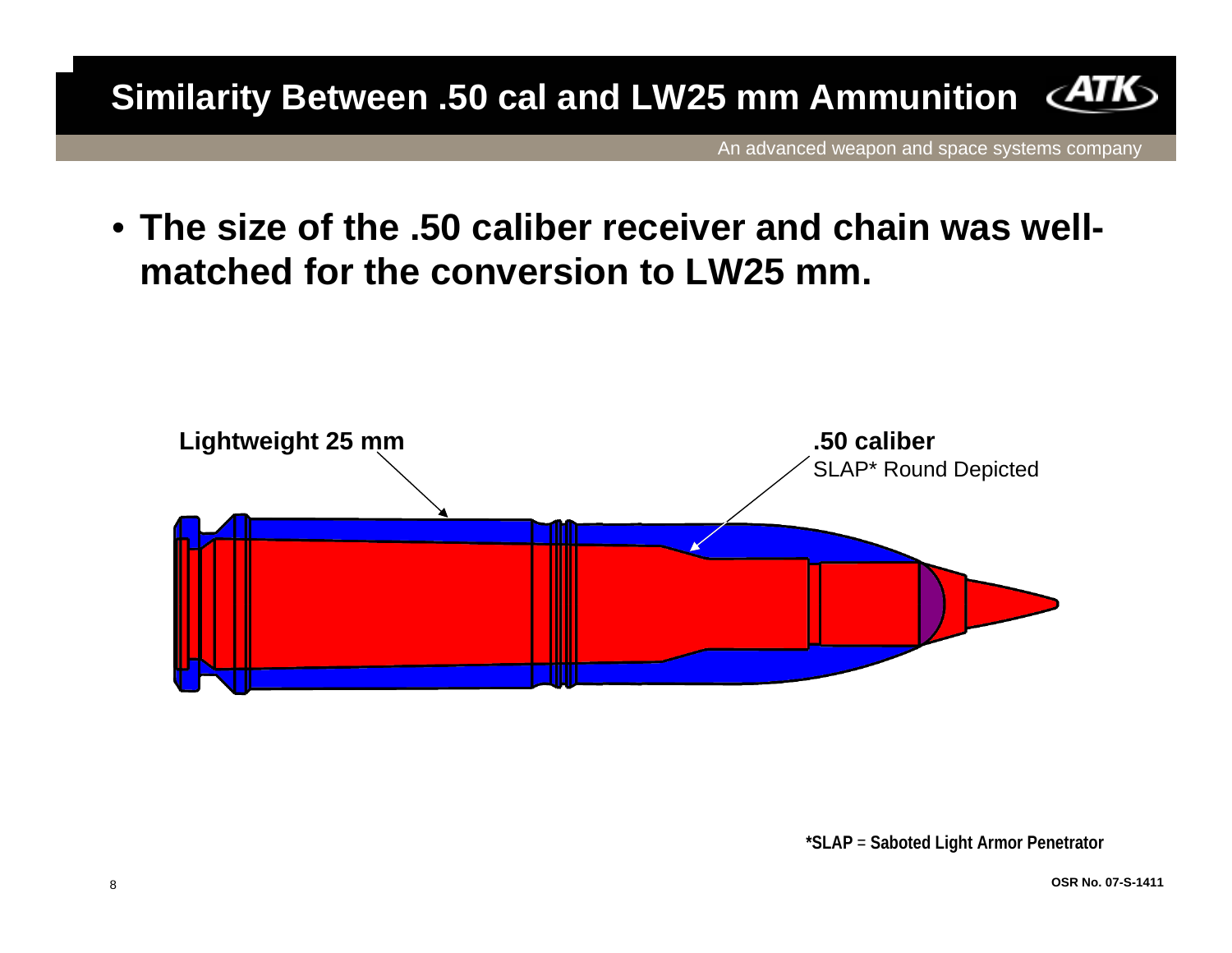

- •**Build on the similarity between .50 caliber and lightweight 25 mm ammunition.**
- • **Reduce errors by utilizing as many common parts and designs from the current Bushmaster family of cannons as possible.**
- •**Maintain the reliability characteristic of the Bushmaster line of cannons.**

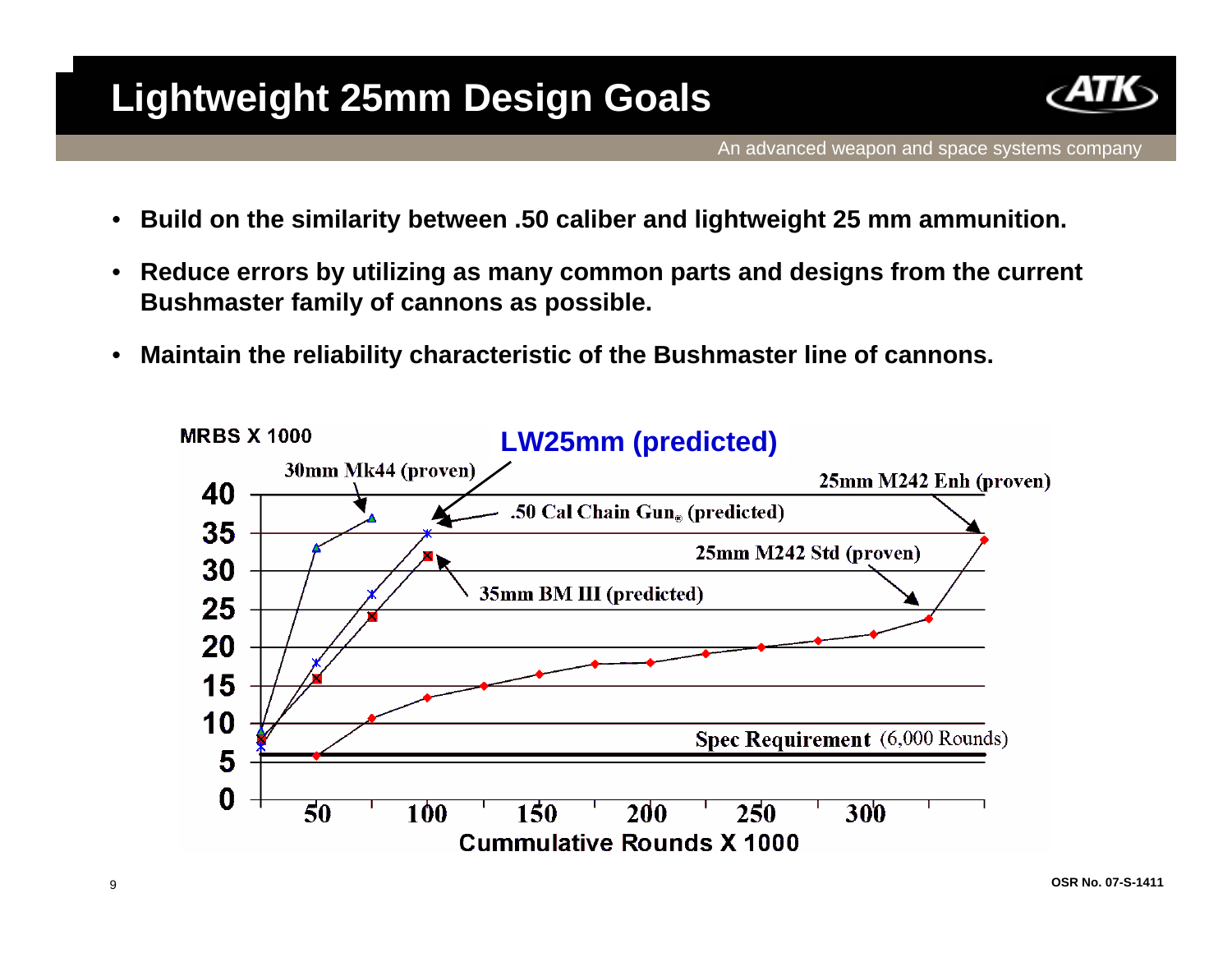

| <b>Standard 25 mm</b><br><b>M242 Muzzle Break</b> | LW25 mm Unique   38.0% |       |
|---------------------------------------------------|------------------------|-------|
|                                                   | .50 cal Common         | 55.4% |
|                                                   | <b>Other BM Series</b> | 6.6%  |





**All of the LW25 mm and .50 Caliber Components Are of Equivalent Design, Fabrication and Function as Other Currently Fielded Bushmaster Guns**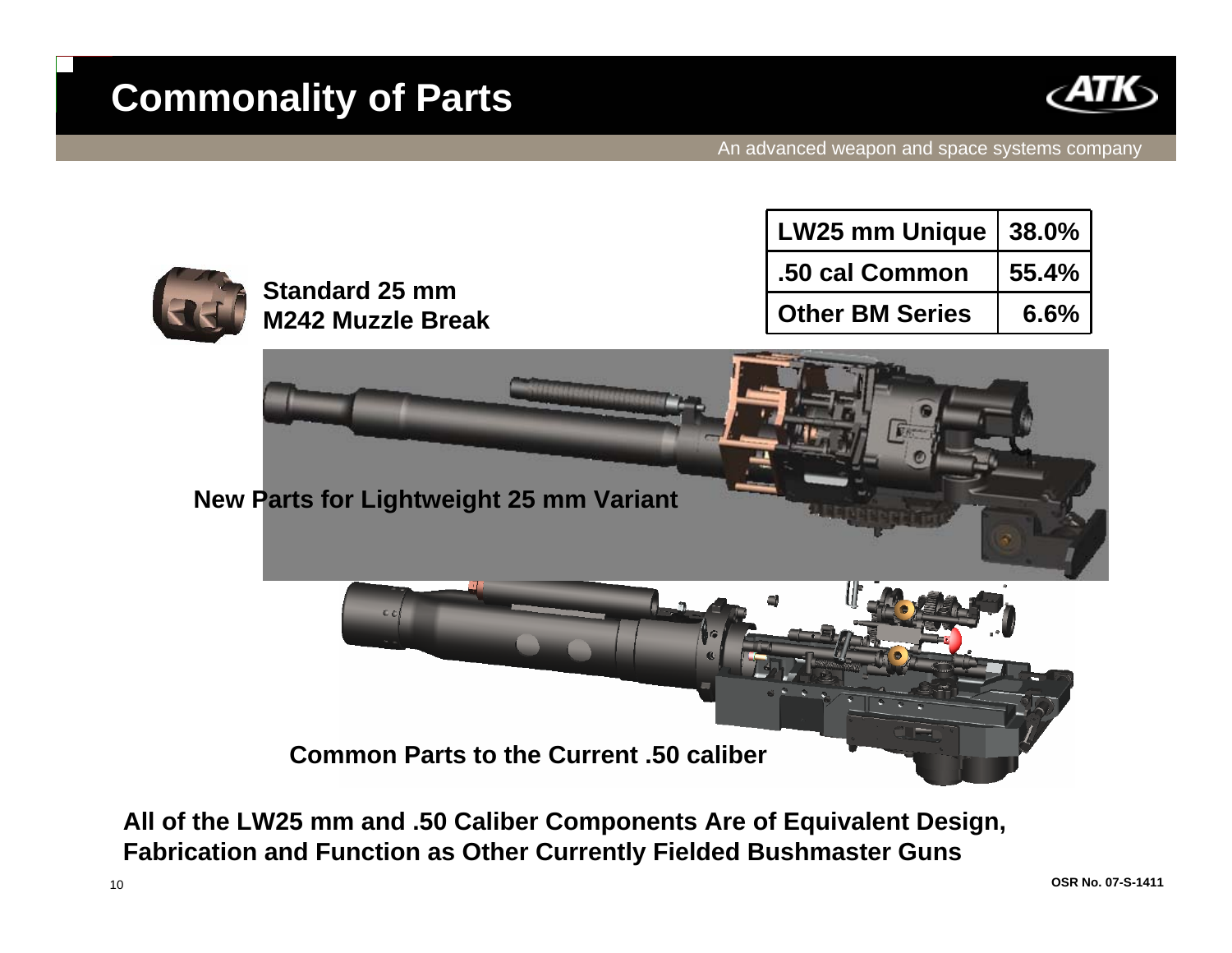

An advanced weapon and space systems company

#### -**Characteristics**

- - **Weight: Receiver 34.9 lbs**
	- **Feeder 19.0 lbs**
	- **Barrel 13.6 lbs**
	- **Total 67.5 lbs**
- -**Rate of Fire: 230-260 spm.**
- -**Anti-hangfire safety**
- $\blacksquare$ **Dual feed with side eject**
- -**First Round Selectable**
- -**28 VDC system**
- - **Capable for Firing Both ATK and General Dynamics (GD-OTS) Ammunition, Including Air Bursting Munitions.**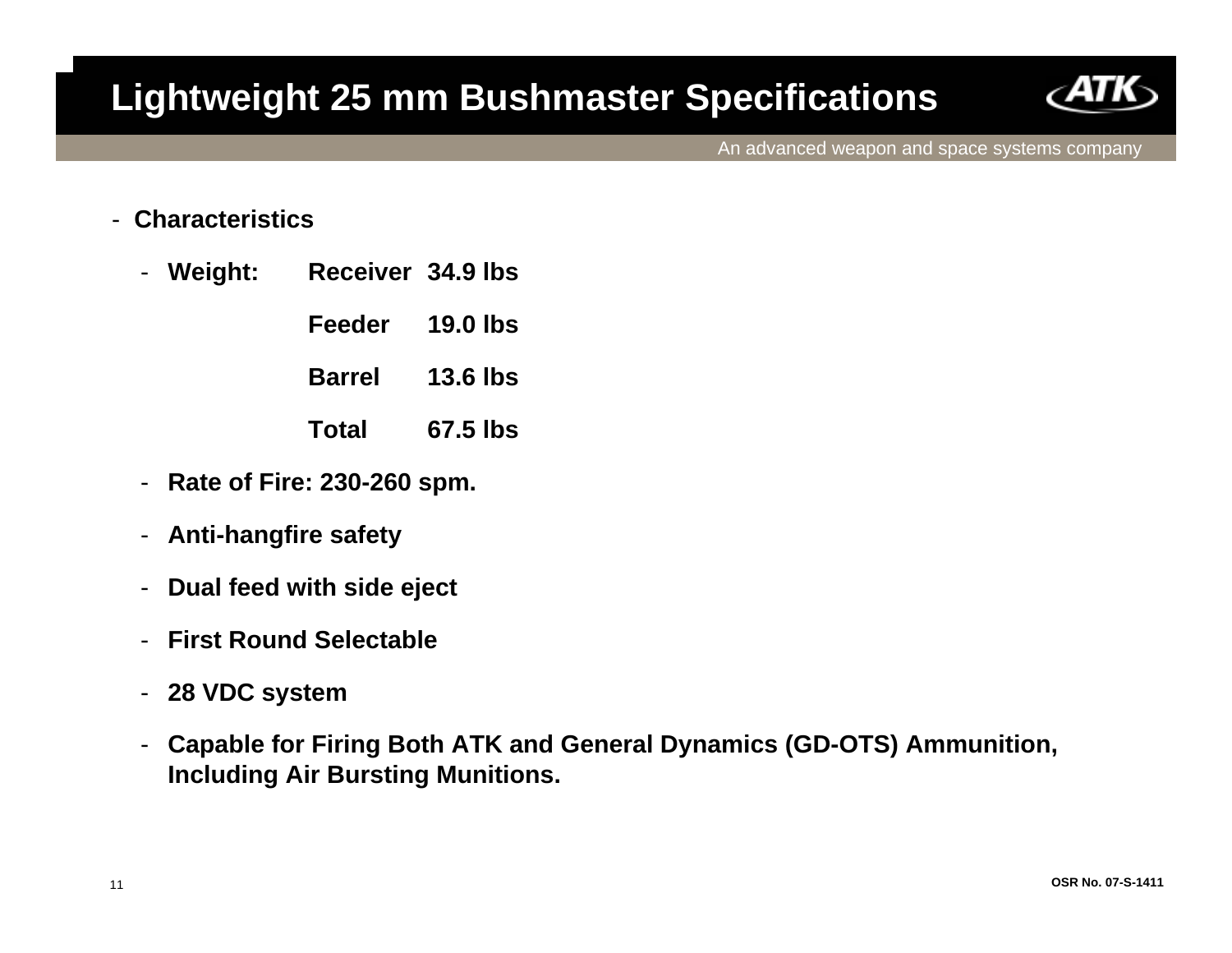## **Relative Size of Each Variant**



An advanced weapon and space systems company

### **Common Mounting Lugs and Features**

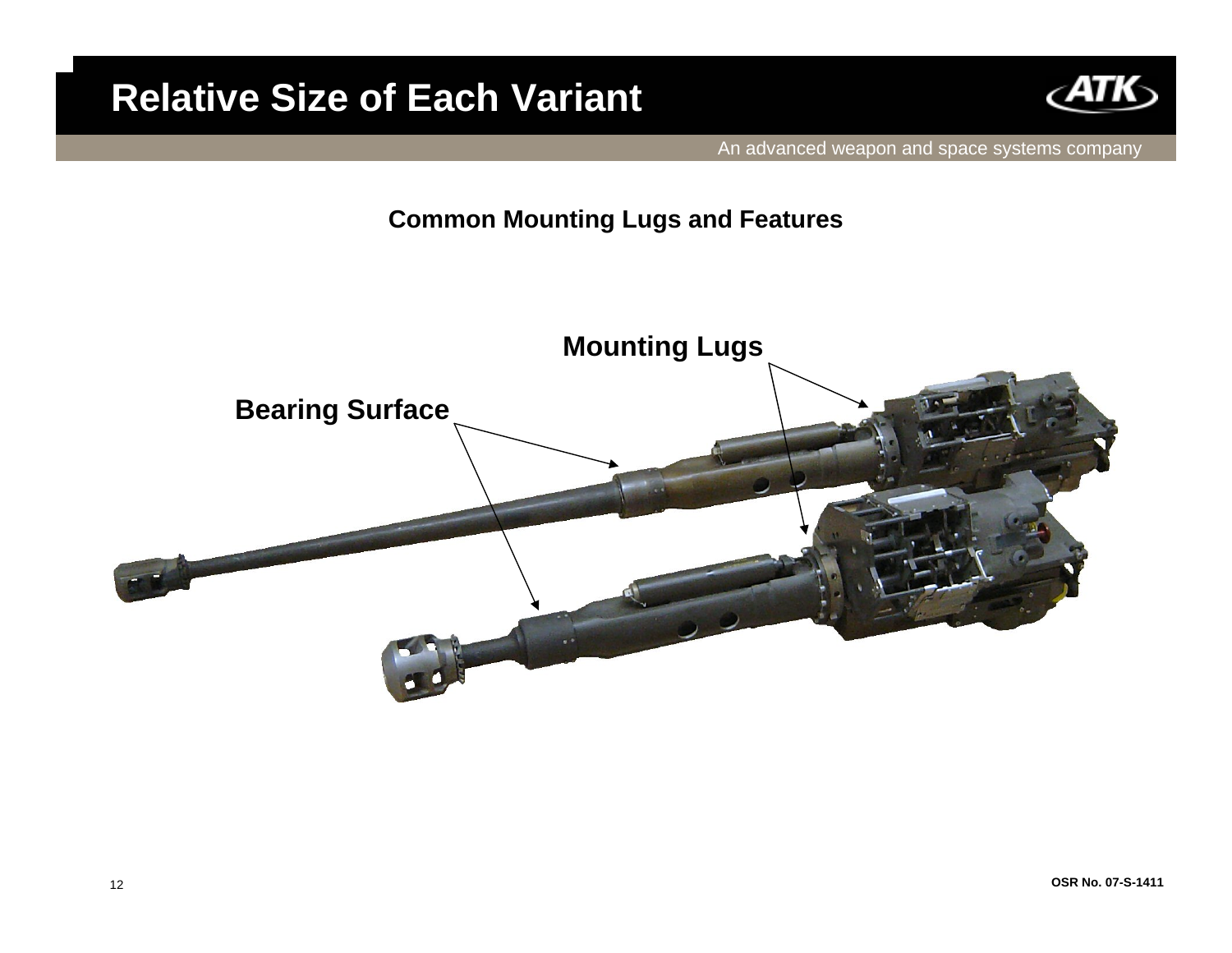# **Potential Applications**



#### An advanced weapon and space systems company

- • **Close in Support for Manned Vehicles:**
	- **FCS**
	- **NLOS Vehicles**
	- –**Troop Transports**
	- –**Mounted Combat Systems (MCS)**
	- –**Stryker**
	- –**Kiowa Warrior**
	- –**Avenger**
	- **SOCOM Aviation**







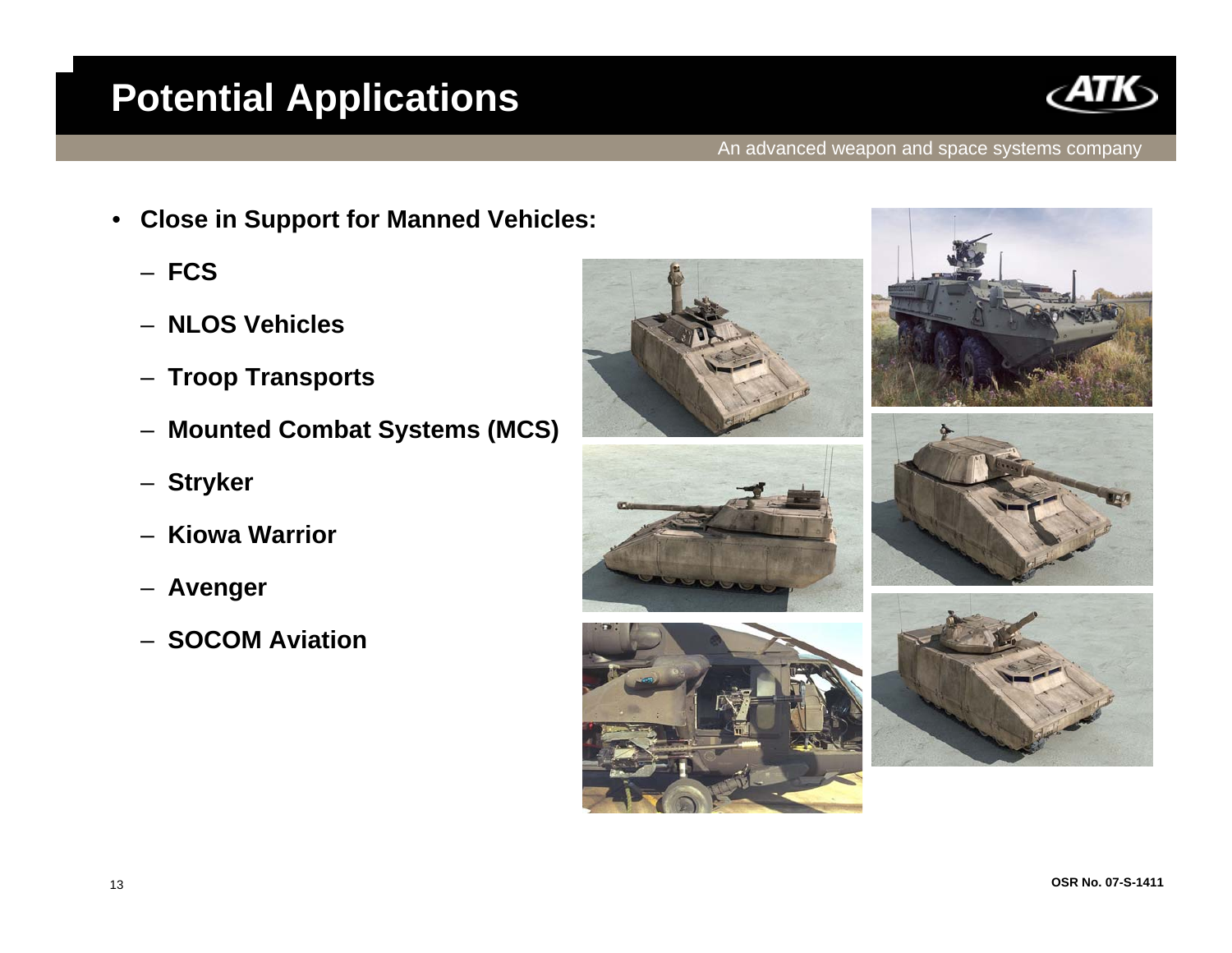## **Potential Applications**



- • **Main Protection for Remote Vehicles**
	- **Remote Weapon Station Integration**
	- **ARH**
	- **FCS Mule**
	- **ARV RSTA**
	- –**Base Security**







•**Any Application Currently Mounting .50 cal**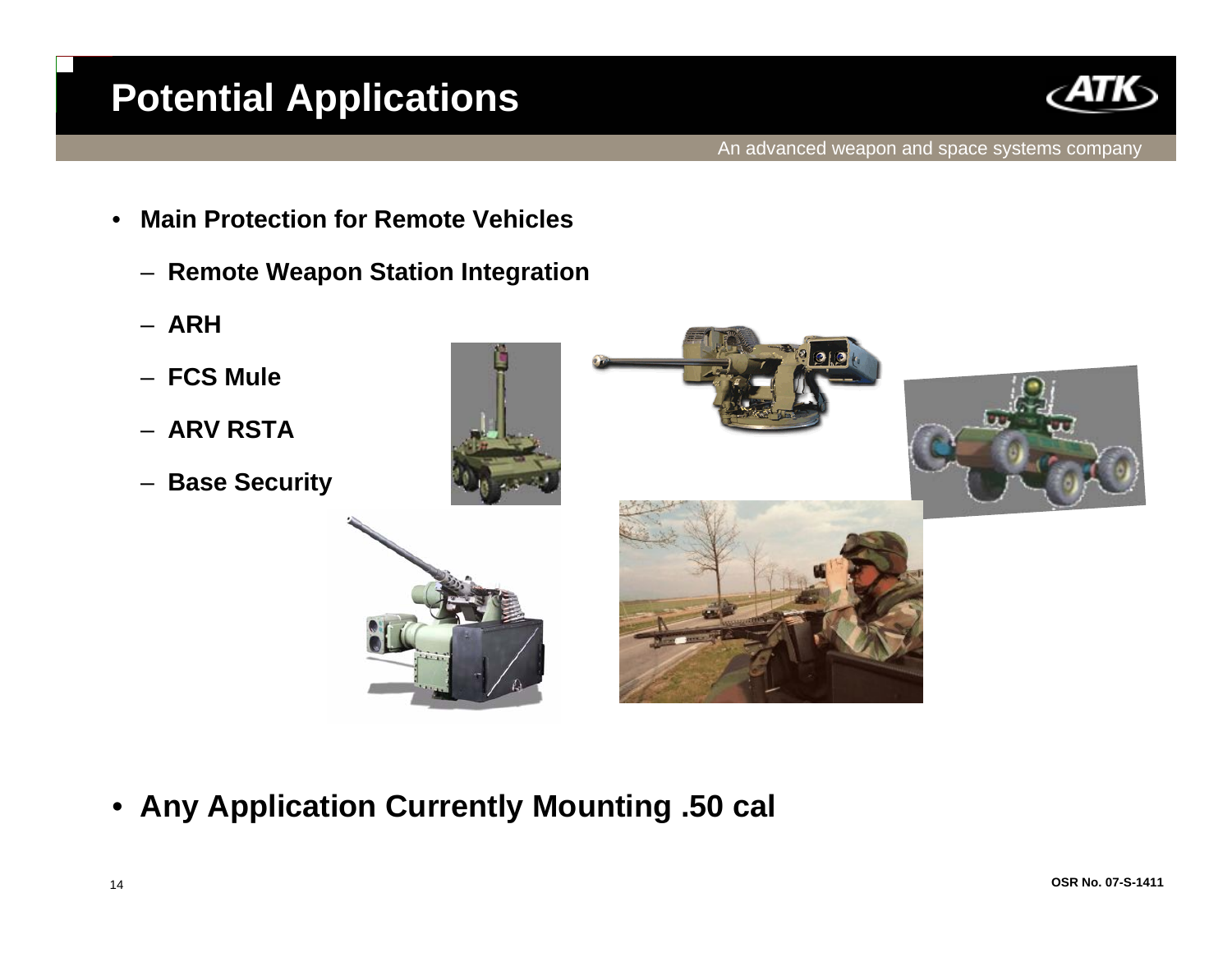### **Current Program Status and Future Plans**



An advanced weapon and space systems company

•In Testing

**(Video of gun firing)**

#### •**Future Plans**

- –Develop Remote Feed Select Operation
- –Develop Dual Purpose (LW25/.50 cal) Common Feed Chutes and Magazines
- –Develop .50 caliber "Quick Change" Hardware